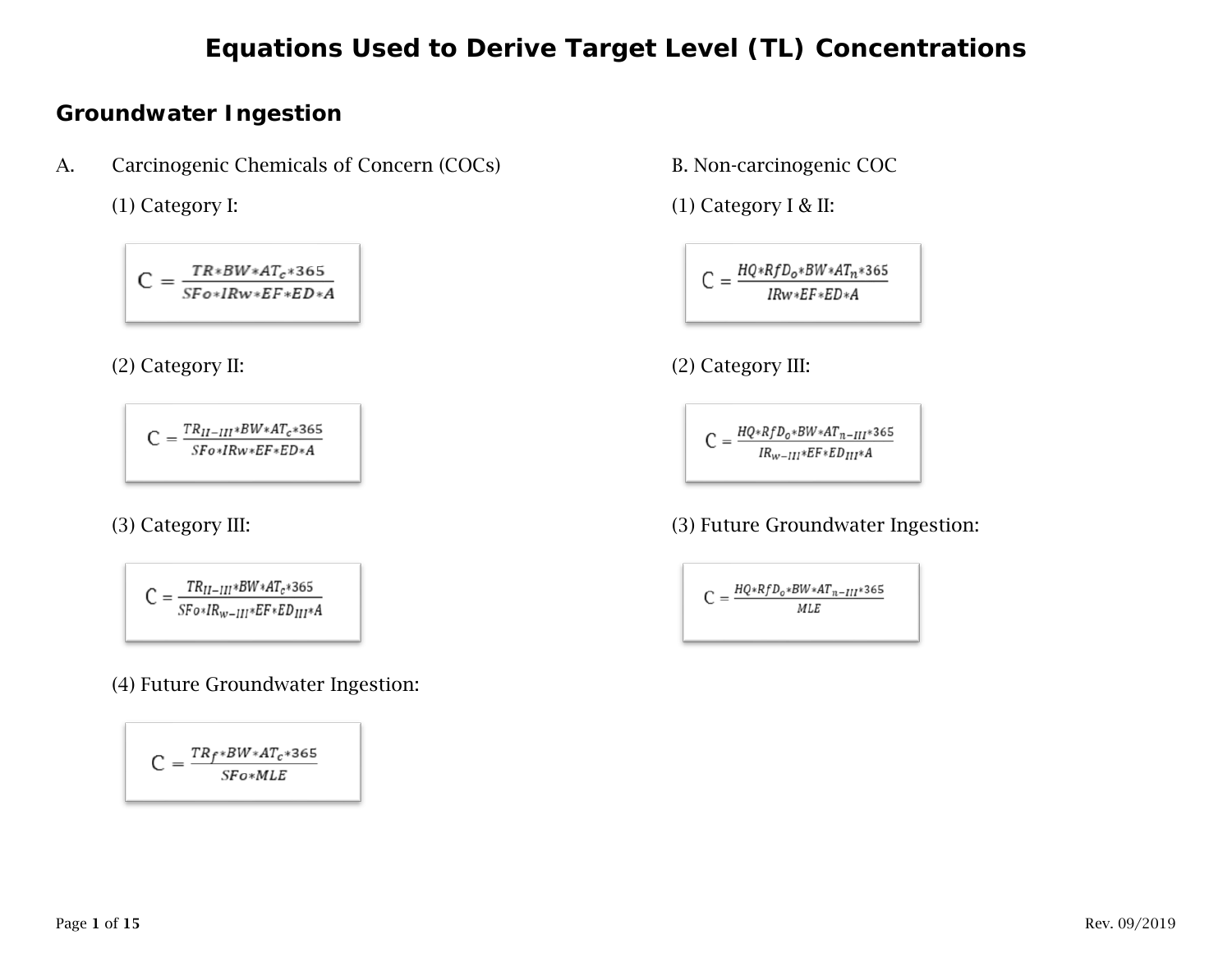#### **Groundwater Protective Soil Concentration Saturated Soil Concentration**

$$
C = \frac{c_{category}*100(\beta * K_d + \theta_w + \theta_{\alpha} * H')}{\beta}
$$

#### **Health-Based Soil Concentration**

A. Resident Soil; Pathway – Ingestion and Vapor Inhalation.

 $\mathrm{VF}_{\mathrm{r}}=\tfrac{L S * V * D H}{A_{HB}} * \tfrac{\sqrt{3.14* \alpha * T}}{2 * De i * \theta * K as * CF_u}^{-1}$ 

$$
PEF = \frac{LS*V*DH*3600}{A_{HB}} * \frac{CF_u}{0.036(1-G)*(Um/Ut)^3*F(x)}
$$

$$
C = \frac{\mathit{TR} * \mathit{BW}* \mathit{ATC} * 365}{\mathit{EF}[(\mathit{BW}* \mathit{SF_0}* \mathit{CF_{w}* IF}\mathit{soil.adj})} + \left(\mathit{SF_i}* \mathit{ED}* \mathit{IR_a}*\left(\frac{1}{\mathit{VF_T}}+\frac{1}{\mathit{PEF}}\right)\right)]}
$$

$$
C = \frac{S*(\beta * Kd + \theta w + \theta \alpha * H')}{\beta}
$$

$$
\alpha = \frac{Dei*\theta}{\theta + \rho s(1-\theta)/Kas}
$$

where

(1) Carcinogenic COC: (2) Non-carcinogenic COC:

$$
C = \frac{HQ*BW.C*AT_n.C*365}{ED.C*EF*[(\frac{1}{RfD_o}*CF_{w}*IR_{soil}.C)+(\frac{1}{RfD_i}*IR_a*(\frac{1}{VF_r}+\frac{1}{PEF})})]}
$$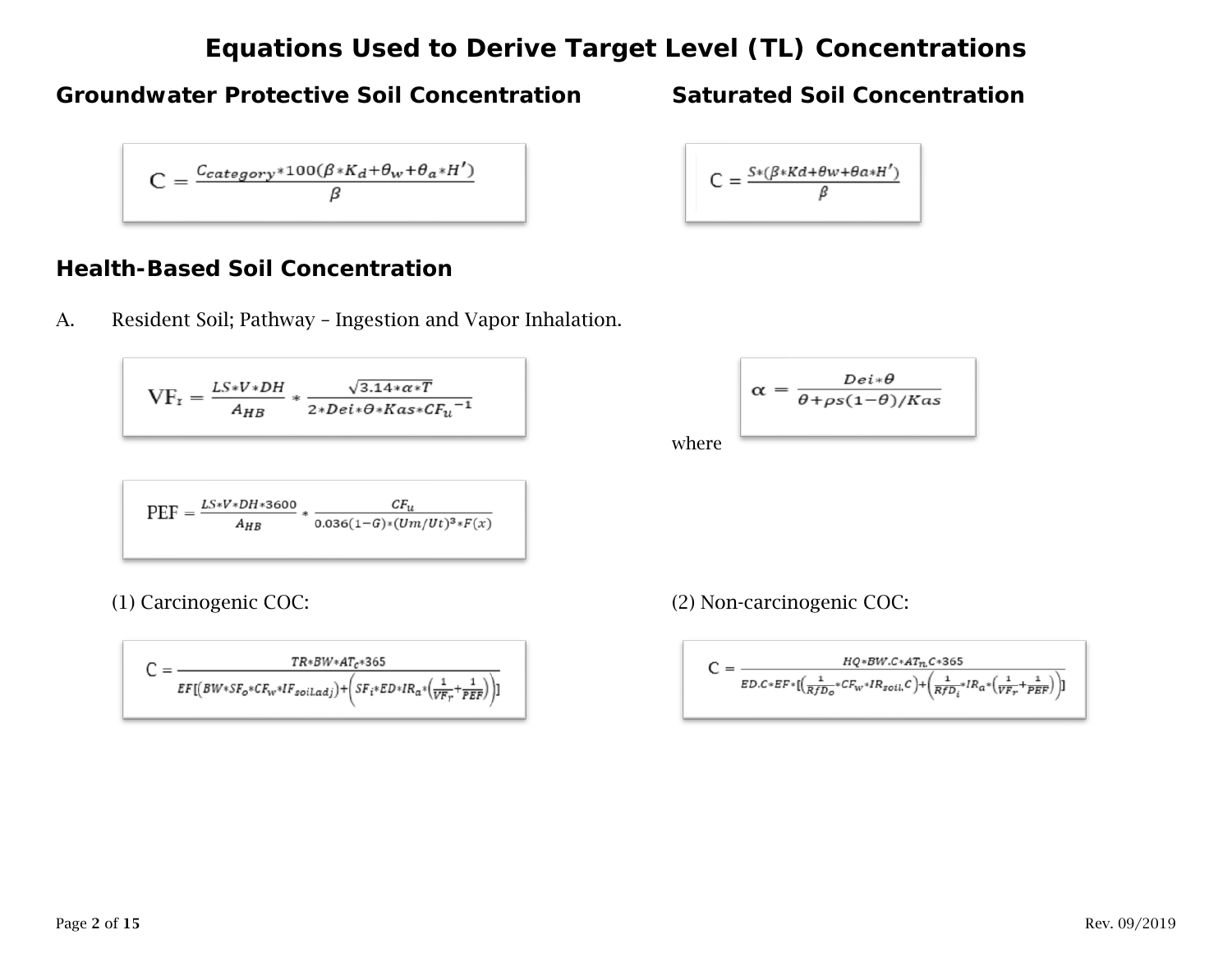B. Commercial/Industrial Worker Soil; Pathway – Ingestion and Vapor Inhalation.

$$
VF_i = \frac{LS*V*DH}{A_{HB}} * \frac{\sqrt{3.14* \alpha *T_{C/I}}}{2*Dei * \theta * Kas * CF_u^{-1}}
$$

where 
$$
\alpha = \frac{Dei * \theta}{\theta + \rho s (1 - \theta) / Kas}
$$

\*PEF – Refer to Resident Soil; Pathway – Ingestion and Vapor Inhalation.

(1) Carcinogenic COC: (2) Non-carcinogenic COC:

$$
C = \frac{TR*BW*AT_c*365}{ED_w*EF_w[(SF_o*CF_w*IR_{sw})+(SF_i*IR_{aw}(\frac{1}{VF_i}+\frac{1}{PEF})]}
$$

$$
(2) M \qquad \qquad \vdots \qquad \qquad 000
$$

$$
C = \frac{HQ*BW*AT_{nw}*365}{ED_{w}*EF_{w}*[\frac{CF_{w}}{RfD_{o}}*IR_{sw}+\frac{IR_{a,w}}{RfD_{i}}*(\frac{1}{VF_{i}}+\frac{1}{PEF})]}
$$

#### **Construction Worker**

A. Soil; Pathway – Ingestion, Vapor Inhalation, and Dermal Contact.

$$
\text{VF}_{\text{const}} = \frac{L*V_{exc}*DH}{A_{const. soil}} * \frac{\sqrt{3.14* \alpha *T_{const}}}{2*Dei*\theta * Kas*CF_u^{-1}}
$$

$$
\alpha = \frac{Dei * \theta}{\theta + \rho s (1-\theta)/Kas}
$$

where

$$
\text{PEF}_{\text{const}} = \frac{L*V_{exc}*DH*3600}{A_{const.} \times 10^{34} \times 10^{24} \times 10^{24} \times 10^{24} \times 10^{24} \times 10^{24} \times 10^{24} \times 10^{24} \times 10^{24} \times 10^{24} \times 10^{24} \times 10^{24} \times 10^{24} \times 10^{24} \times 10^{24} \times 10^{24} \times 10^{24} \times 10^{24} \times 10^{24} \times 10^{24} \times 10^{24} \times 10^{24} \times 10^{24} \times 10^{24} \times 10^{24} \times 10^{24} \times 10^{24} \times 10^{24} \times 10^{24} \times 10^{24} \times 10^{24} \times 10^{24} \times 10^{24} \times 10^{24} \times 10^{24} \times 10^{24} \times 10^{24} \times 10^{24} \times 10^{24} \times 10^{24} \times 10^{24} \times 10^{24} \times 10^{24} \times 10^{24} \times 10^{24} \times 10^{24} \times 10^{24} \times 10^{24} \times 10^{24} \times 10^{24} \times 10^{24} \times 10^{24} \times 10^{24} \times 10^{24} \times 10^{24} \times 10^{24} \times 10^{24} \times 10^{24} \times 10^{24} \times 10^{24} \times 10^{24} \times 10^{24} \times 10^{24} \times 10^{24} \times 10^{24} \times 10^{24} \times 10^{24} \times 10^{24} \times 10^{24} \times 10^{24} \times 10^{24} \times 10^{24} \times 10^{24} \times 10^{24} \times 10^{24} \times 10^{24} \times 10^{24} \times 10^{24} \times 10^{24} \times 10^{24} \times 10^{2
$$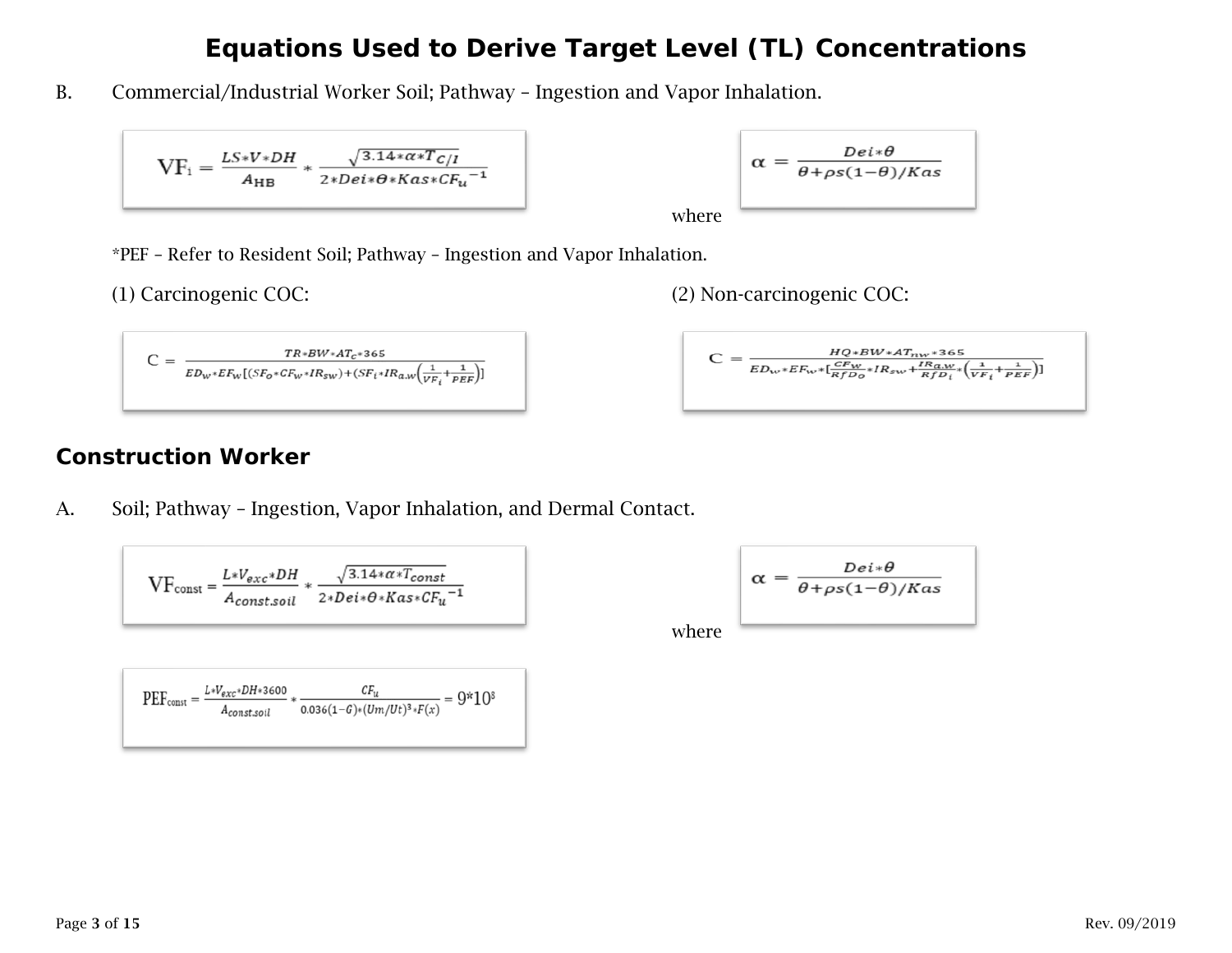(1) Carcinogenic COC:

$$
C = \frac{\mathit{TR}*BW*AT_c*365}{\mathit{ED}_{const.s}*E_{const}[(\mathit{SF}_o*CF_w*IR_s)+(\mathit{SF}_i*IR_{a.w}(\frac{1}{VF_{const}}+\frac{1}{PEF_{const}})+(\mathit{SF}_d*CF_w*SA_s*AF*ABS_d)]}
$$

(2) Non-carcinogenic COC:

$$
C = \frac{HQ*BW*AT_{n,const-s}*365}{ED_{const,s}*EF_{const}} \frac{CF_{W}*IR_{s}}{RfD_{o}} + \frac{IR_{aw}}{RfD_{i}} \left(\frac{1}{VF_{const}} + \frac{1}{PEF_{const}}\right) + \frac{CF_{W}}{RfD_{d}} * SA_{s}*AF*ABS_{d}]}
$$

B. Groundwater; Pathway – Vapor Inhalation and Dermal Contact.

NOTE: The number C [calculated in (1) – (2) below] shall be divided by  $C_{avg}$  [calculated in (3) below] to obtain the target number.

If t<sub>eventconst</sub> < t\*, Z = 2K<sub>p</sub> 
$$
\sqrt{6\tau_{event} \frac{t_{eventconst}}{\pi}}
$$

 $\text{If } t_{\text{eventconst}} > t^*, \, Z = K_p(\frac{t_{eventconst}}{1+B} + 2\tau_{event} \frac{1+3B}{1+B})$ 

(1) Carcinogens:

$$
C_\text{o} = \frac{\mathit{TR} * \mathit{BW} * \mathit{AT}_c * 365}{\mathit{EF}_{const.} * \mathit{ED}_{const. w} * (\mathit{IR}_{a,w} * \mathit{K}_{ws} * \mathit{CF}_{v} * \mathit{SF}_i * \frac{\mathit{A}_{const. water}}{\mathit{L} * \mathit{V}_{exc} * \text{DH}} + \mathit{EV} * \mathit{SA}_{const} * \mathit{Z} * \mathit{SF}_{d} * \mathit{CF}_{wat}^{-1})}
$$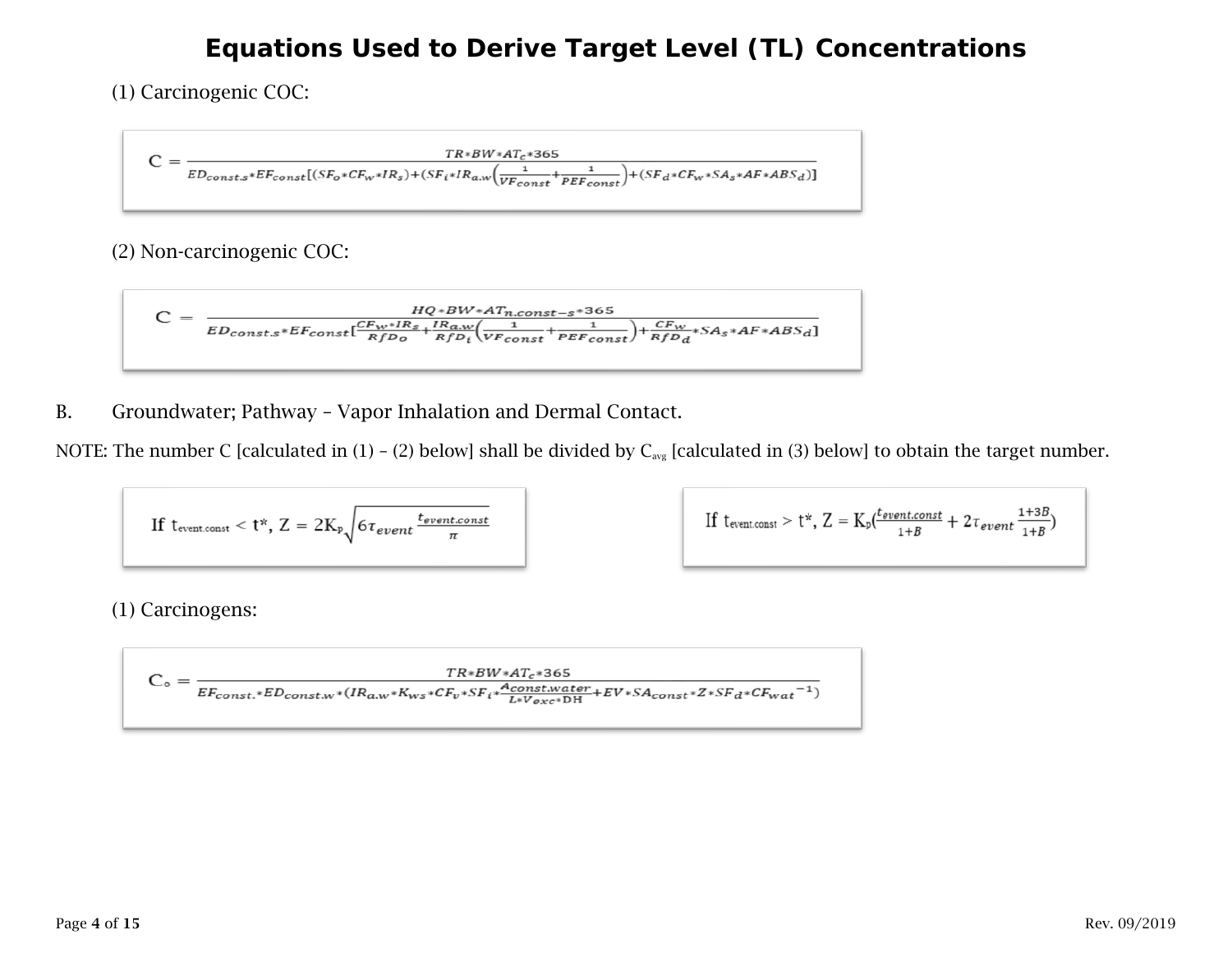(2) Non-carcinogens:

$$
C_\text{o} = \frac{\textit{HQ} * \textit{BW}* \textit{AT}_{n,const-w}*365}{\textit{EF}_{const.*} \textit{ED}_{const.w} * (\frac{\textit{IR}_{a.w}* \textit{K}_{ws}* \textit{CF}_{v}* \textit{A}_{const.water}}{\textit{RfD}_{i}* \textit{L}* \textit{V}_{exc}* \textit{DH}}+\frac{\textit{EV}* \textit{SA}_{const}* \textit{Z}* \textit{CF}_{wat}^{-1}}{\textit{RfD}_{d}})}
$$

(3) For all COCs, the equations for  $C_{\text{avg}}$  are:

$$
C_{avg} = \frac{c_o}{\left[b \ast \tau + \left(\frac{b}{a} - 1\right)(e^{-a \ast \tau} - 1)\right]/a \ast \tau}
$$

$$
a = \frac{K_{ws}}{d} + \frac{3*D_{wat}}{w*l} + \frac{D_{wat}}{d_{cm}*l} + \frac{K* i}{w}
$$

| $b = \frac{K * i}{1} + \frac{3 * D_{wat}}{1} + \frac{D_{wat}}{1}$<br>$d_{cm}$ *l<br>w∗l<br>w |
|----------------------------------------------------------------------------------------------|
|----------------------------------------------------------------------------------------------|

### **Irrigation Well**

Assumptions: Lawn watering duration and frequency are two hours every three days from March 1 to October 31, 82 events per year.

A. Residential Irrigation well: Located on Residential properties; Pathways – Groundwater Ingestion, Dermal Contact, and Vapor Inhalation.

(a) Incidental Ingestion.

$$
C_{\text{ing}} = \frac{TR_{IW}*AT_c*365}{SF_o*EF_{IW}*IR_{IW}}
$$

(1) Carcinogens: (2) Non-carcinogens:

$$
C_{\text{ing}} = \frac{HQ * RfD_o * BW.C * AT_n.C * 365}{EF_{Iw} * ED.C * IR_{IW}.C}
$$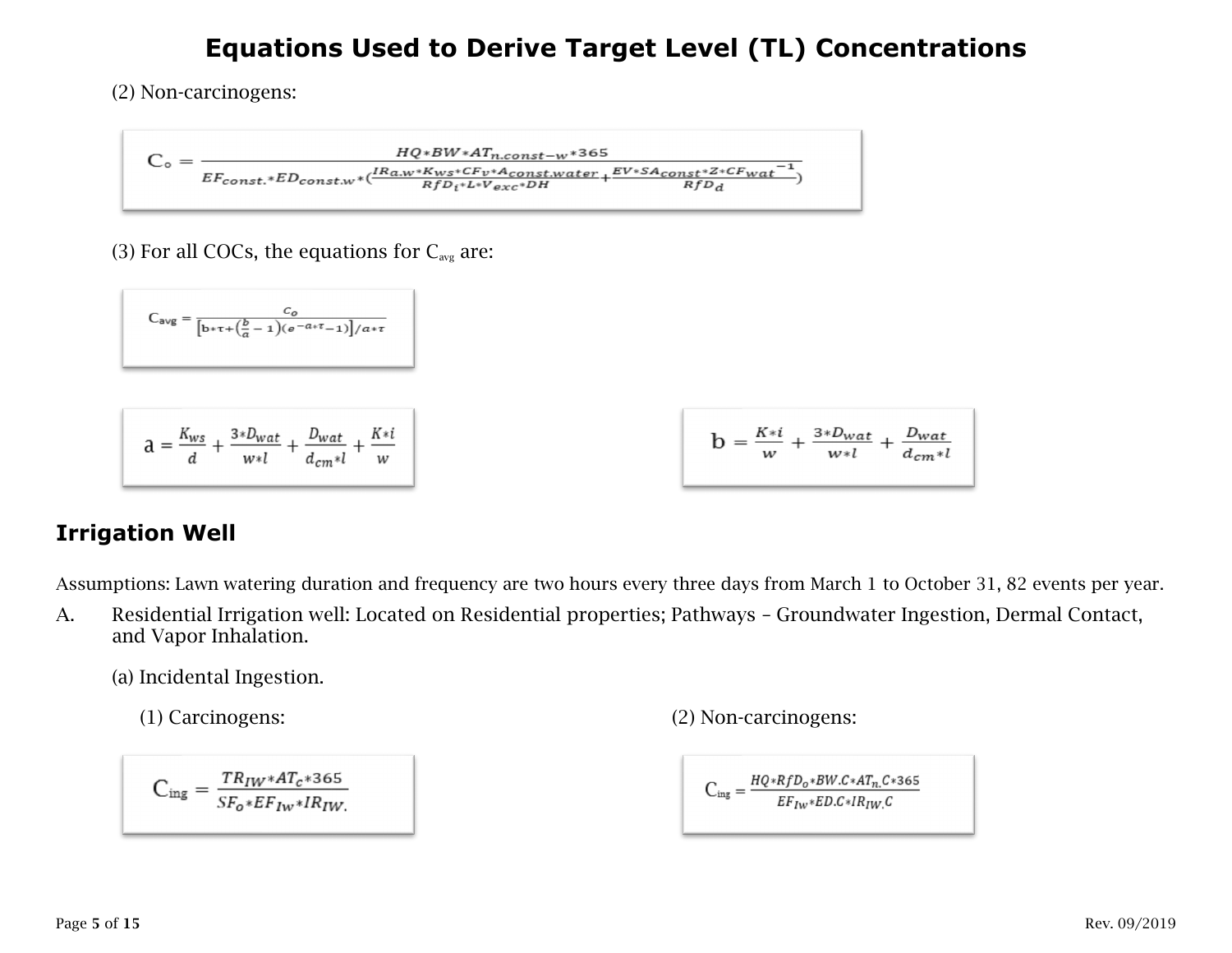(b) Incidental Dermal Contact - As with Soil,  $ABS_{GI}$  is only adjusted if  $ABS_{GI} < 0.5$ , otherwise set  $ABS_{GI} = 1$ ,  $SF_d = SF_o$  and  $RfD_d = RfD_o.$ 

(1) Carcinogens:

$$
DA_{\textrm{event}.AgeAdj}}\left( m g / cm^2\text{-event} \right) = \frac{\mathit{TR}_{\mathit{IW}} * \mathit{AT}_{\mathit{C}} * 365}{\mathit{SF_{o}} * (\mathit{EV_{\mathit{IW}}} * \mathit{ED}. \mathit{C} * \mathit{EF_{\mathit{IW}}} * \mathit{EV_{\mathit{IW}}} * \mathit{ED}. \mathit{AgeAdj}} * \mathit{EF_{\mathit{IW}}} * \frac{\mathit{SA}}{\mathit{BW}})}
$$

If  $t_{\text{event}.AgeAdj} < t$ :

$$
C_{\text{term}} = \frac{DA_{event}.ageddj}{2*FA*K_p*\sqrt{\frac{6*Tovent.*tovent}.Ageadj}{\pi}} \text{*CF}_{\text{wat}}
$$

(2) Non-carcinogens:

$$
DAeventC = \frac{HQ * RfDo * ATn.C * 365 * BW.C}{EVIW * ED.C * EFIW. * SA.C}
$$

If  $t_{\text{event}} < t$ :

$$
C_{\text{term}} = \frac{DA_{event}C*CF_{wat}}{2*FA*K_p*\sqrt{\frac{6*tovent*tovent}{\pi}}}
$$

:  $\text{If } t_{\text{event}.AgeAdj}} > t^* (\text{all carcinogens'} t_{\text{event}.AgeAdj}} \text{are} < t^*,$ the equation does not apply):

$$
C_{\text{term}} = \frac{DA_{event}.A{geadj} * CF_{wat}}{FA * K_p(\frac{t_{event}.A{geadj}}{1+B} + 2 * (\tau_{event}) \frac{1+3B+3B^2}{(1+B)^2})}
$$

:  $\text{If } t_{\text{event}} > t^* \text{ (Acetone, Formaldehyde, and Methyl Ethyl)}$ Ketone):

$$
C_{\text{term}} = \frac{DA_{event}C*CF_{wat}}{FA*K_p(\frac{tevent}{1+B} + 2*(\tau_{event})\frac{1+3B+3B^2}{(1+B)^2})}
$$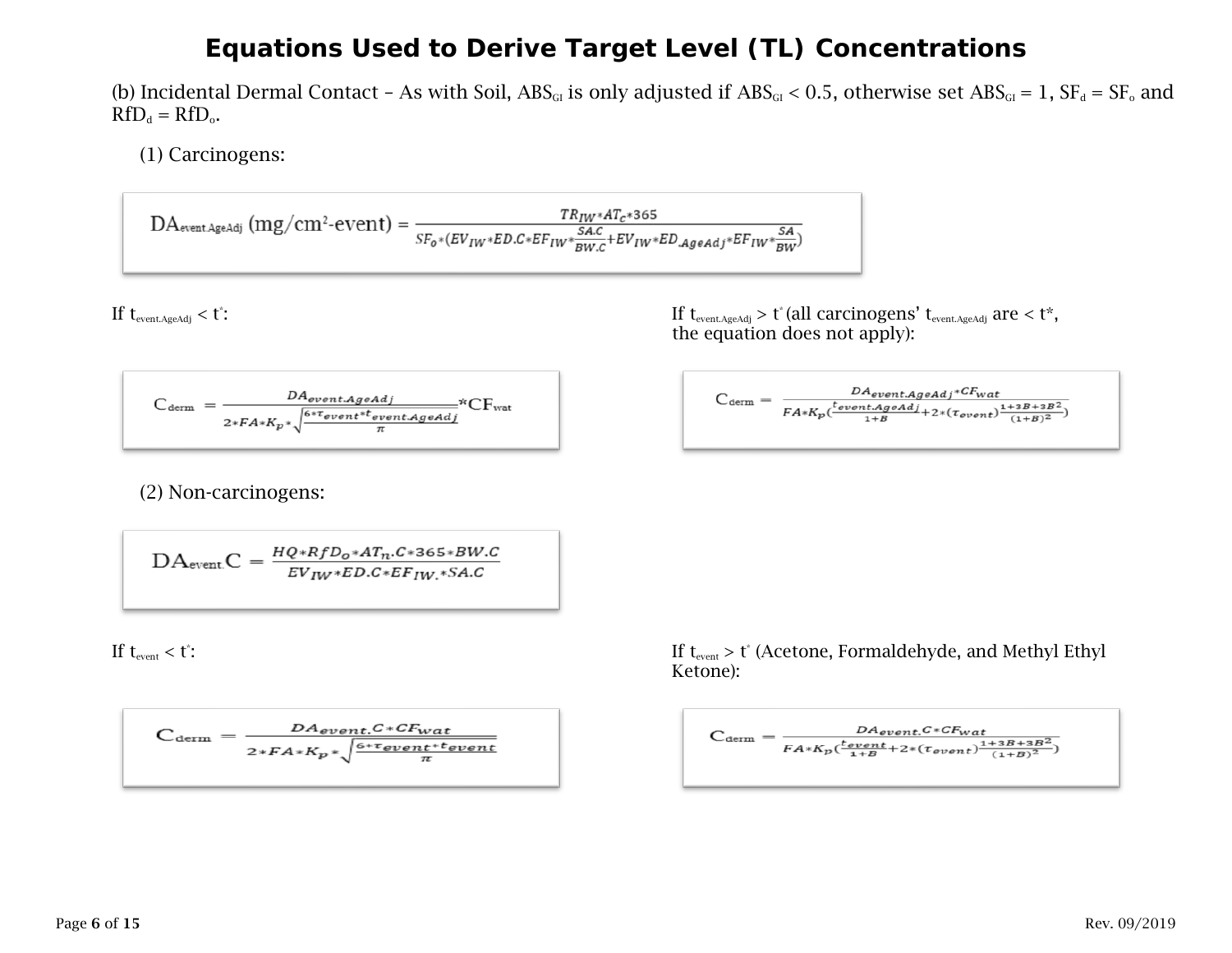(c) Vapor Inhalation.

Assumptions: A receptor is standing on the lawn for two hours per event immediately after watering.

$$
\mathrm{D}_{\mathrm{A}}\left(\mathrm{cm}^2/\mathrm{s}\right)=\frac{\theta_{as}^{3.33}D_{air}H'+\theta_{ws}^{3.33}D_{wat}}{[\theta_{ws}+K_d\rho_b+\theta_{as}H']\theta_T^2}
$$

and

$$
C_{inh}=\frac{TR_{IW}*AT_{c}*365*V*W_{iw}*DH}{URF*CF_{air}*EF_{IW-inh}*ED*E*A_{IW}}
$$

(d) Total Combined Concentration.

$$
C (mg/L) = \frac{1}{\frac{1}{C_{ing}} + \frac{1}{C_{derm}} + \frac{1}{C_{inh}}}
$$

B. Commercial Irrigation Well: Located on Commercial properties; Pathways – Dermal Contact and Vapor Inhalation. (a) Ingestion – NA.

E (mg/cm<sup>2</sup>/s per mg/L, in water) = 
$$
\frac{2*C_w}{1000} \sqrt{\frac{D_A}{\pi * t}}
$$

(1) Carcinogens: (2) Non-carcinogens:

$$
C_{\rm inh} = \frac{RfC*HQ*AT_n*365*V*W_{iw}*DH}{EF_{IW-inh}*ED*E*A_{IW}}
$$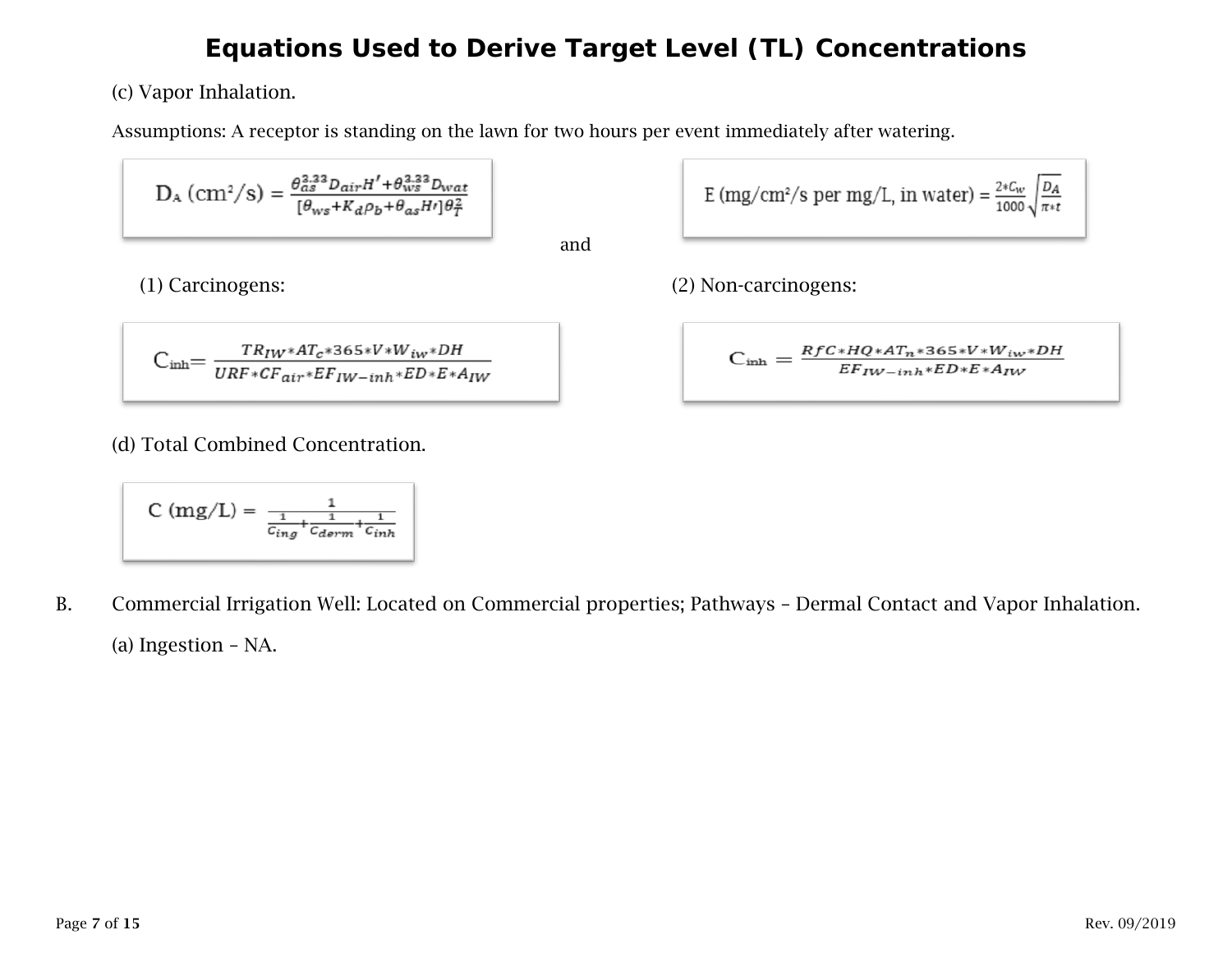(b) Incidental Dermal Contact.

(1) Carcinogens:

 $\text{DA}_{\text{event}}\left(\text{mg}/\text{cm}^2\text{-}\text{event}\right) = \frac{\text{TR}_{\text{IW}}* \text{AT}_c * \text{365}* \text{BW}}{\text{SF}_o * \text{EV}_{\text{IW}}* \text{ED}_w * \text{EF}_{\text{IW}}* \text{SA}}$ 

$$
C_{\text{term}} = \frac{DA_{event}*CF_{wat}}{2*FA*K_p * \sqrt{\frac{6*Tovent*tevent}{\pi}}}
$$

(2) Non-carcinogens:

$$
DA_{\textrm{event}}\left( mg/cm^2\text{-}event\right) = \frac{\textit{HQ} * \textit{RfD}_o * \textit{AT}_{\textit{nw}} * \textit{365} * \textit{BW}}{\textit{EV}_{\textit{IW}} * \textit{ED}_w * \textit{EF}_{\textit{IW}} * \textit{SA}}
$$

If  $t_{\text{event}} < t$ :

$$
C_{\text{term}} = \frac{DA_{event} * CF_{wat}}{2 * FA * K_p * \sqrt{\frac{6 * T_{event} * t_{event}}{\pi}}}
$$

If  $t_{\text{event}} < t^*$ : If  $t_{\text{event}} > t^*$  (Benzene only):

$$
C_{\text{term}} = \frac{DA_{event}*CF_{wat}}{FA*K_p(\frac{t_{event}}{1+B} + 2*(t_{event})\frac{1+3B+3B^2}{(1+B)^2})}
$$

:  $\text{If } \mathsf{t}_{\text{event}} > \mathsf{t}^* \text{ (Acetone, Formaldehyde, and Methyl Ethyl)}$ Ketone):

$$
C_{\text{term}} = \frac{DA_{event}*CF_{wat}}{FA*K_p(\frac{t_{event}}{1+B} + 2*(\tau_{event})\frac{1+3B+3B^2}{(1+B)^2})}
$$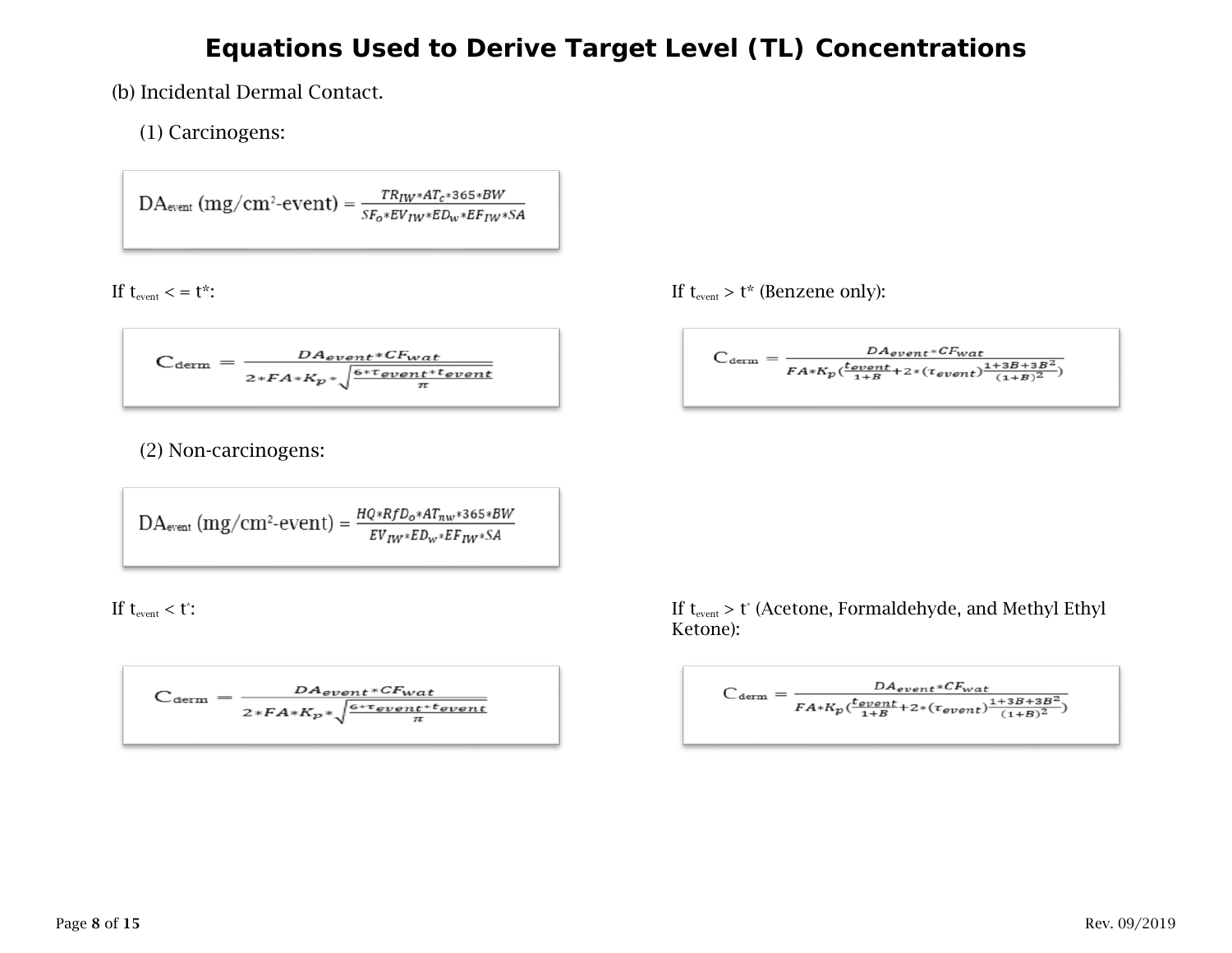(c) Vapor Inhalation.

Assumptions: Pathways – Groundwater Ingestion, Dermal Contact, and Vapor Inhalation.

(1) Carcinogens: (2) Non-carcinogens:

 $\textit{C}_{\text{inh}}=\frac{\mathit{TR}_{\mathit{IW}}*\mathit{AT}_{c}*\mathit{365*V*W}_{iw}*\mathit{DH}}{\mathit{URF}*\mathit{CF}_{air}*\mathit{EF}_{\mathit{IW}-\mathit{inh}}*\mathit{ED}_{w}*\mathit{E}*\mathit{A}_{\mathit{IW}}}$ 

$$
C_{inh}=\frac{RfC*HQ*AT_{nw}*365*V*W_{iw}*DH}{EF_{IW-inh}*ED_{w}*E*A_{IW}}
$$

#### (d) Total Combined Concentration.

$$
C (mg/L) = \frac{1}{\frac{1}{c_{derm}} + \frac{1}{c_{inh}}}
$$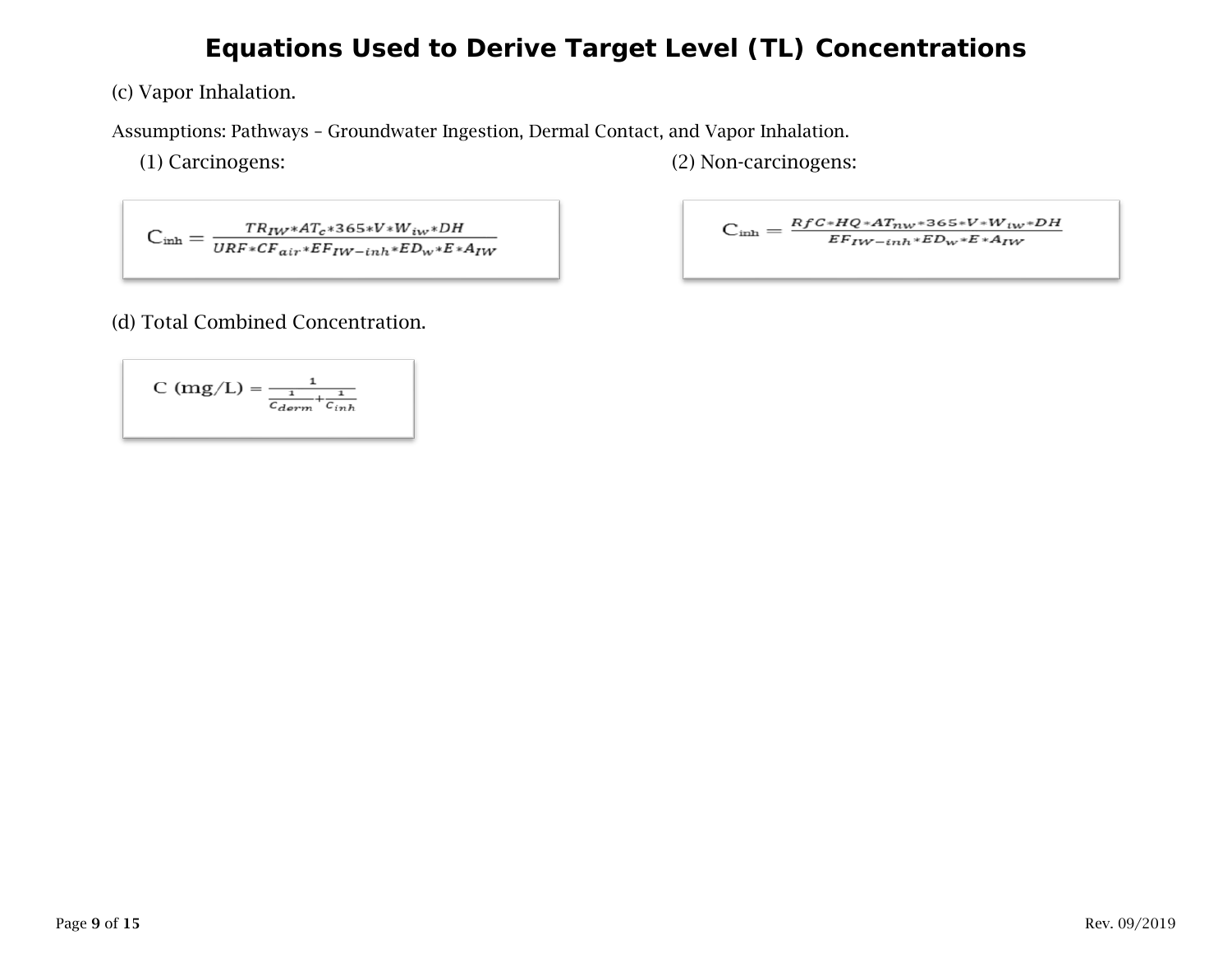| Table 1. Parameters, Definitions, and Units for Equations Used to Derive Target Concentrations |  |  |
|------------------------------------------------------------------------------------------------|--|--|
|------------------------------------------------------------------------------------------------|--|--|

| <b>Parameters</b>               | <b>Definition</b>                                                                      | <b>Units</b>                                                                                |
|---------------------------------|----------------------------------------------------------------------------------------|---------------------------------------------------------------------------------------------|
| A                               | <b>Absorption Factor</b>                                                               | 1 (Refer to Groundwater Ingestion<br>Pathway)                                               |
| $A_{HB}$                        | Area of Contamination for Residential or Commercial/Industrial Properties              | 1,500,000 cm <sup>2</sup> for $VF_i$ or $VF_r$<br>150 m <sup>2</sup> for PEF                |
| $A_{\text{const.} \text{soil}}$ | Area of Excavation Floor and four (4) walls                                            | 1,087,000 cm <sup>2</sup> for VFconst or<br>$108.7$ m <sup>2</sup> for PEF <sub>const</sub> |
| $A_{\text{const.water}}$        | Area of Excavation Floor for Construction Worker                                       | $22.3 \text{ m}^2$                                                                          |
| $A_{\text{IW}}$                 | Area of Irrigation                                                                     | 9,000,000 cm <sup>2</sup>                                                                   |
| ABS <sub>GI</sub>               | <b>Gastrointestinal Absorption Fraction</b>                                            | COC-specific, (unitless)                                                                    |
| $ABS_d$                         | <b>Dermal Adsorption Factor</b>                                                        | COC-specific, (unitless)                                                                    |
| $\rm AF$                        | Soil to Skin Adherence Factor (Worker)                                                 | $0.12$ mg/cm <sup>2</sup> -event                                                            |
| $AT_c$                          | Averaging Time for Carcinogens                                                         | 70 years                                                                                    |
| AT.C                            | Child Averaging Time for Carcinogens                                                   | 6 years                                                                                     |
| $AT_n$                          | Averaging Time for Non-Carcinogens                                                     | 30 years                                                                                    |
| $AT_{n\text{-III}}$             | Averaging Time for Non-Carcinogens in Category III Groundwater                         | 9 years                                                                                     |
| $AT_{n. const-s}$               | Averaging Time for Soil to Construction Worker                                         | 0.24 years                                                                                  |
| $AT_{n.const-w}$                | Averaging Time for Groundwater to Construction Worker                                  | 0.06 years                                                                                  |
| $AT_n.C$                        | Child Averaging Time for Non-Carcinogens                                               | 6 years                                                                                     |
| $AT_{\rm nw}$                   | Worker Averaging Time for Non-Carcinogens                                              | 25 years                                                                                    |
| $\, {\bf B}$                    | $(B = K_p \frac{\sqrt{MW}}{2.6})$<br>Relative Contribution of Permeability Coefficient | COC-specific, cm/hour                                                                       |
| $\rm BW$                        | Adult Body Weight                                                                      | 70 kg                                                                                       |
| BW.C                            | Child Body Weight                                                                      | $15$ kg                                                                                     |
| $\mathsf C$                     | <b>Calculated Concentration</b>                                                        | mg/kg (soil) or mg/L (water)                                                                |
| $\overline{C_{o}}$              | Initial Dissolved COC Concentration                                                    | $1 \text{ mg/L}$                                                                            |
| $C_{\text{avg}}$                | Average Dissolved COC Concentration, Over Time T                                       | COC-specific, mg/L                                                                          |
| C <sub>carc</sub>               | Calculated Default Concentration for Carcinogens                                       | mg/kg (soil) or mg/L (water)                                                                |
| $C_{\text{category}}$           | Plan A Default Number for each Groundwater Category                                    | COC-specific, mg/L                                                                          |
| $C_{nc}$                        | Calculated Concentration for Non-Carcinogens                                           | mg/kg (soil) or mg/L (water)                                                                |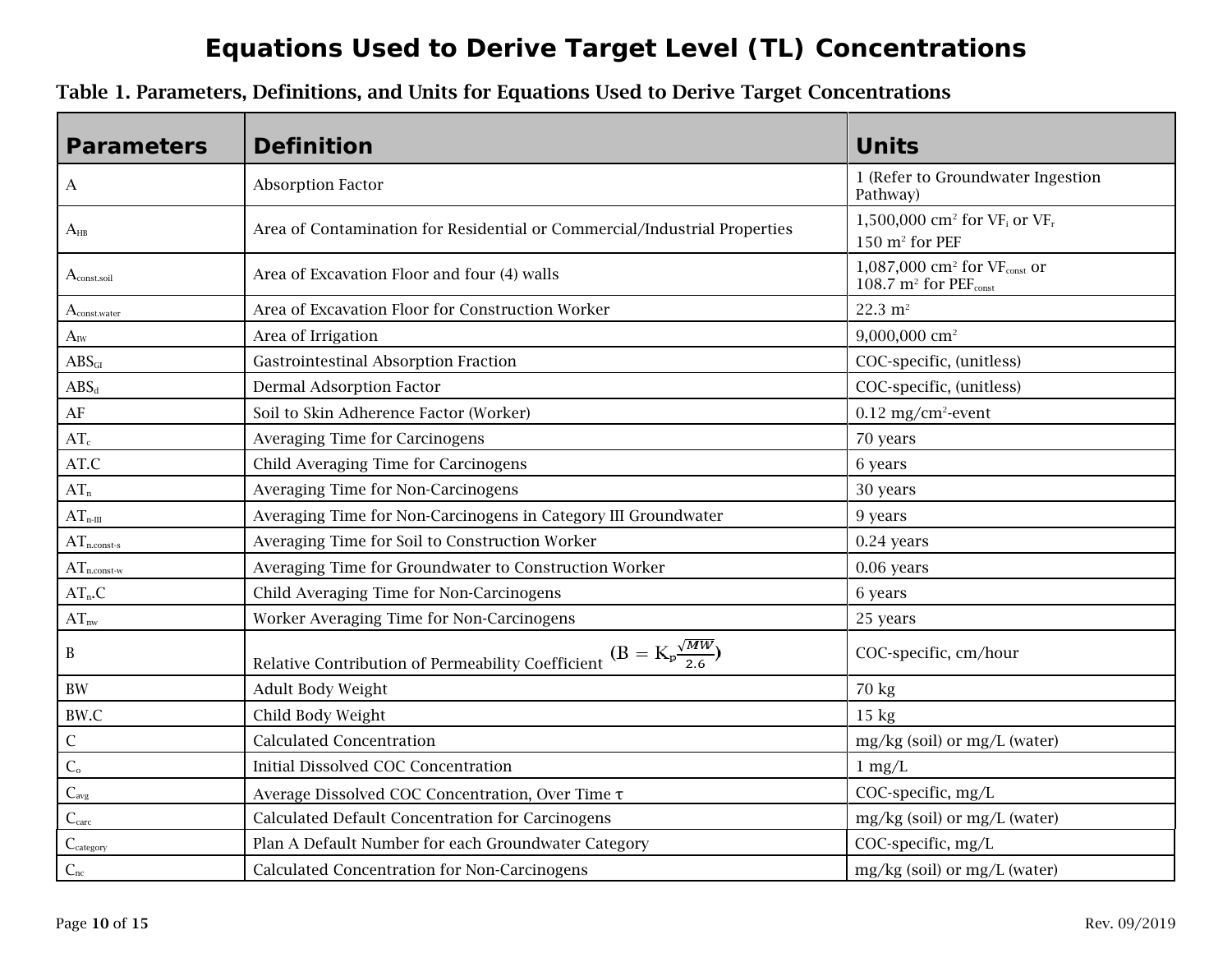| <b>Parameters</b>                                 | <b>Definition</b>                                                               | <b>Units</b>                                                  |
|---------------------------------------------------|---------------------------------------------------------------------------------|---------------------------------------------------------------|
| $C_{\text{derm}}$                                 | <b>Calculated Concentration for Dermal Contact</b>                              | mg/L                                                          |
| $C_{\text{inh}}$                                  | Calculated Concentration for Vapor Inhalation                                   | mg/L                                                          |
| $C_{ing}$                                         | Calculated Concentration for Groundwater Ingestion                              | mg/L                                                          |
| $C_{w}$                                           | Groundwater Concentration in Irrigation Well Exposure                           | $1 \text{ mg/L}$                                              |
| $CF_{air}$                                        | <b>Conversion Factor</b>                                                        | $1,000 \text{ µg/mg}$                                         |
| $CF_u$                                            | <b>Unit Conversion Factor</b>                                                   | $1,000 \text{ g/kg}$                                          |
| CF <sub>v</sub>                                   | <b>Volume Conversion Factor</b>                                                 | $1,000$ L/m <sup>3</sup>                                      |
| $CF_{w}$                                          | Weight Conversion Factor                                                        | $10^{-6}$ kg/mg                                               |
| $CF_{wat}$                                        | <b>Conversion Factor</b>                                                        | $1,000 \text{ cm}^3/\text{L}$                                 |
| $\rm d$                                           | Depth of Water in the Excavation Pit                                            | 1 <sub>m</sub>                                                |
| $d_{\rm cm}$                                      | Depth of Water in the Excavation Pit                                            | 100 cm                                                        |
| $d_{\rm e}$                                       | 4*Aconst.water.<br>$(d_e =$<br>π<br><b>Effective Diameter of Excavation Pit</b> | 5.3285 m                                                      |
| $D_{\rm A}$                                       | <b>Apparent Diffusivity</b>                                                     | COC-specific, cm <sup>2</sup> /sec                            |
| $D_{\text{air}}$                                  | Diffusion Coefficient in Air                                                    | COC-specific, cm <sup>2</sup> /sec                            |
| $\mathbf{D}_{\rm ei}$                             | Effective Diffusivity ( $D_{\text{ei}} = D_{\text{air}}{}^*\theta^{0.33})$      | COC-specific, cm <sup>2</sup> /sec                            |
| $D_{\text{wat}}$                                  | Diffusion Coefficient in Water                                                  | COC-specific, cm <sup>2</sup> /sec                            |
| $D_{\text{ether}}$                                | Diffusivity of Ether in Water                                                   | 8.5*10 <sup>-6</sup> cm <sup>2</sup> /sec                     |
| DA <sub>event. AgeAdj</sub>                       | Dermal Absorbed Dose per event for Age Adjust Exposure                          | $mg/(cm^2$ -event)                                            |
| DA <sub>event</sub> C                             | Dermal Absorbed Dose per event for Child Exposure                               | $mg/(cm^2$ -event)                                            |
| DA <sub>event</sub>                               | Dermal Absorbed Dose per event for Commercial/Industrial Worker                 | $mg/(cm^2$ -event)                                            |
| $\rm{DH}$                                         | Diffusion Height or Air-Mixing Zone Height                                      | 2 <sub>m</sub>                                                |
| E                                                 | <b>Emission Rate</b>                                                            | COC-specific, (mg/cm <sup>2</sup> /sec per mg/L, in<br>water) |
| ED                                                | <b>Exposure Duration</b>                                                        | 30 years                                                      |
| ED <sub>II</sub>                                  | <b>Exposure Duration for Category III Groundwater</b>                           | 9 years                                                       |
| $\hbox{\rm ED}\xspace_{. \mathrm{AgeAdj}\xspace}$ | Age Adjust Exposure Duration                                                    | 24 years                                                      |
| ED.C                                              | <b>Child Exposure Duration</b>                                                  | 6 years                                                       |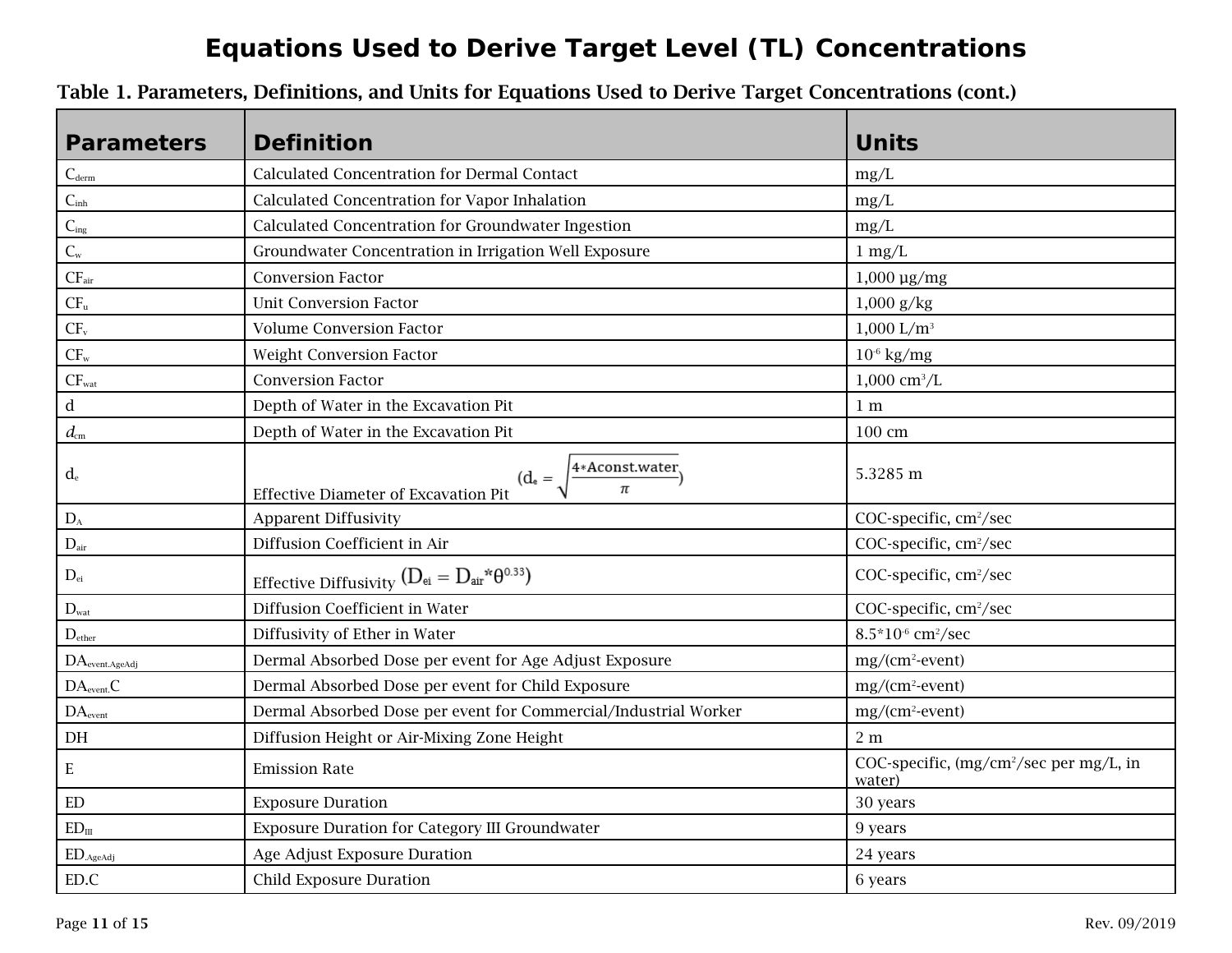| <b>Parameters</b>                | <b>Definition</b>                                                                | <b>Units</b>                       |
|----------------------------------|----------------------------------------------------------------------------------|------------------------------------|
| $ED_w$                           | Commercial/Industrial Worker Exposure Duration                                   | 25 years                           |
| $ED_{const.s}$                   | <b>Construction Worker Exposure Duration (Soil)</b>                              | 12 weeks                           |
| $\mathrm{ED}_{\mathrm{const.w}}$ | <b>Construction Worker Exposure Duration (Water)</b>                             | 3 weeks                            |
| $\rm EF$                         | <b>Exposure Frequency</b>                                                        | 350 days/year                      |
| $EF_{\text{const}}$              | <b>Construction Worker's Exposure Frequency</b>                                  | 5 days/week                        |
| $EF_{IW}$                        | <b>Irrigation Well Exposure Frequency</b>                                        | 82 days/year                       |
| $EF_{\text{IW-inh}}$             | Irrigation Well Inhalation Exposure Frequency (2 hours/event for 82 events/year) | 6.83333 days/year                  |
| $EF_{w}$                         | Worker's Exposure Frequency                                                      | 250 days/year                      |
| ${\rm EV}$                       | Exposure Event for Groundwater to Construction Work                              | 2 events/day                       |
| $EV_{\rm{IW}}$                   | Exposure Event for Dermal Contact with Water from Irrigation Well                | 1 event/day                        |
| ${\rm FA}$                       | Chemical Specific Adsorbed, Default Conservatively set to 1                      | 1 (unitless)                       |
| F(x)                             | Function Dependent on $\,U_m/U_t\,$                                              | 0.0497 (unitless)                  |
| ${\bf G}$                        | Fraction of Vegetative Cover                                                     | $\overline{0}$                     |
| $\mathbf{H}^{\prime}$            | Dimensionless Henry's Law Constant                                               | COC-specific $(cm3-H_2O/cm^3-air)$ |
| $\, {\rm H}$                     | <b>Excavation Height</b>                                                         | 2 <sub>m</sub>                     |
| HQ                               | <b>Hazard Quotient</b>                                                           | $\mathbf{1}$                       |
| $\,$ i                           | Hydraulic Gradient                                                               | 0.025 (unitless)                   |
| IF <sub>soil.addj</sub>          | Age-Adjusted Soil Ingestion Rate                                                 | $114$ (mg-year)/(kg-day)           |
| $IR_a$                           | Vapor Inhalation Rate for Resident                                               | $15 \text{ m}^3/\text{day}$        |
| $IR_{a.w}$                       | Vapor Inhalation Rate for Worker                                                 | $20 \frac{\text{m}^3}{\text{day}}$ |
| $\rm IR_{\rm IW}$                | Incidental Ingestion Rate of Groundwater from Irrigation Well                    | 0.4 (L-year)/(kg-day)              |
| $IR_{IW}C$                       | Child Incidental Ingestion Rate of Groundwater from Irrigation Well              | 0.32 (L-year)/(kg-day)             |
| $IR_s$                           | <b>Construction Work Soil Ingestion Rate</b>                                     | 480 mg/day                         |
| IR <sub>soil</sub> C             | Child Soil Ingestion Rate                                                        | $200$ mg/day                       |
| IR <sub>sw</sub>                 | Worker Soil Ingestion Rate                                                       | 50 mg/day                          |
| $IR_{w}$                         | Daily Adult Water Ingestion Rate                                                 | 2 liters/day                       |
| $IR_{w-III}$                     | Daily Adult Water Ingestion Rate for Category III Groundwater                    | 1.4 liters/day                     |
| $\rm K$                          | <b>Hydraulic Conductivity</b>                                                    | $1.7*10-4(cm/sec)$                 |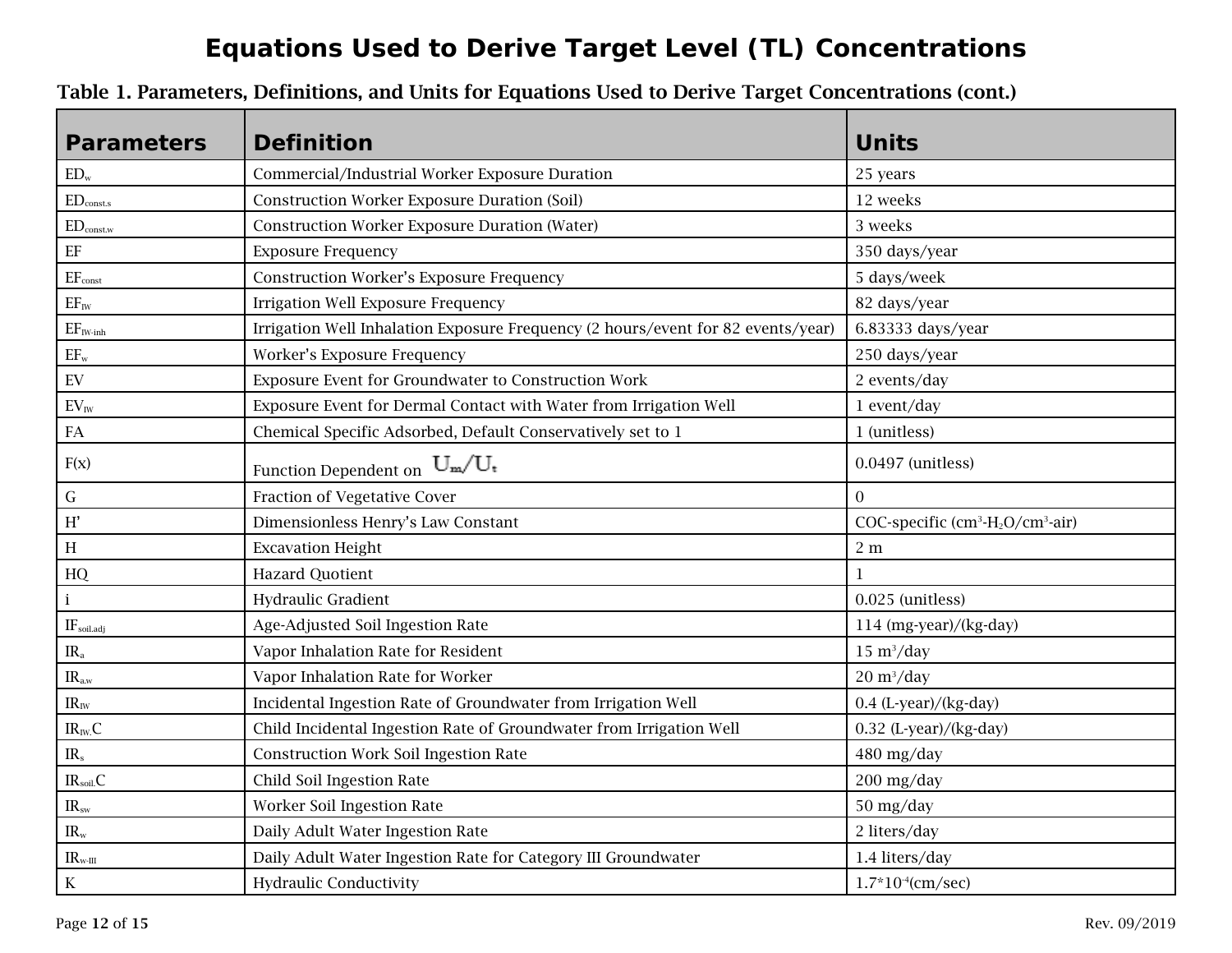| <b>Parameters</b>           | <b>Definition</b>                                                                                                                                                                                                                                                                                                                                                                                | <b>Units</b>                                                              |
|-----------------------------|--------------------------------------------------------------------------------------------------------------------------------------------------------------------------------------------------------------------------------------------------------------------------------------------------------------------------------------------------------------------------------------------------|---------------------------------------------------------------------------|
| $K_{as}$                    | $\underline{\text{Soil-Air Partition Coefficient}}\begin{pmatrix} \textbf{(} & \textbf{K}_\text{as} = \frac{H\prime}{K_d} \textbf{)} \end{pmatrix}$                                                                                                                                                                                                                                              | COC-specific (g-soil/cm <sup>3</sup> -air)                                |
| $K_{\text{d}}$              | Soil-Water Partition Coefficient $\left(k_{d} = K_{oc} * f_{oc}\right)$                                                                                                                                                                                                                                                                                                                          | COC-specific $(cm3-H_2O/g-soil)$                                          |
| $K_{\rm oc}$                | Soil Organic Carbon-Water Partition Coefficient                                                                                                                                                                                                                                                                                                                                                  | COC-specific (cm <sup>3</sup> -H <sub>2</sub> O/g-Carbon)                 |
| $K_{\rm p}$                 | Dermal Permeability Coefficient $(Log K_p = 0.66 Log K_{ow} - 2.8 - 0.0056*MW)$                                                                                                                                                                                                                                                                                                                  | COC-specific, cm/hour                                                     |
| $K_{ow}$                    | <b>Octanol-Water Partition Coefficient</b>                                                                                                                                                                                                                                                                                                                                                       | COC-specific (cm <sup>3</sup> -H <sub>2</sub> O/cm <sup>3</sup> -Octanol) |
| $K_{ws}$                    | <b>Overall Mass Transfer Coefficient</b><br>$K_{\rm ws}=\frac{2.78*10^{-6}*(\frac{D_{\rm wat}}{D_{\rm ether}})^{\frac{2}{3}*4.82*10^{-3}*V_{\rm exc}}^{0.78}(\frac{\rho_{G*D_{\rm air}}}{U_G})^{0.67}*d_e^{-0.11}*H^{\prime}}{2.78*10^{-6}*(\frac{D_{\rm wat}}{D_{\rm afharr}})^{\frac{2}{3}}+4.82*10^{-3}*V_{\rm exc}^{0.78}*(\frac{\rho_{G*D_{\rm air}}}{U_G})^{0.67}*d_e^{-0.11}*H^{\prime}}$ | COC-specific, m/sec                                                       |
| $\mathbf{l}$                | Characteristic Length for Diffusion                                                                                                                                                                                                                                                                                                                                                              | 30.48 cm                                                                  |
| $\mathbf L$                 | Length or Width of Excavation                                                                                                                                                                                                                                                                                                                                                                    | 4.7 m                                                                     |
| LS                          | Length of Contamination Area                                                                                                                                                                                                                                                                                                                                                                     | $21 \text{ m}$                                                            |
| MLE                         | Most Likely Exposure (1.4 L/day*235 days/year*9 years)                                                                                                                                                                                                                                                                                                                                           | 2,961 Liters                                                              |
| $\text{MW}{}$               | Molecular Weight                                                                                                                                                                                                                                                                                                                                                                                 | COC-specific, g/mole                                                      |
| PEF                         | Particulate Emission Factor                                                                                                                                                                                                                                                                                                                                                                      | $2.917*10^{10}$ m <sup>3</sup> /kg                                        |
| <b>PEF</b> <sub>const</sub> | Particulate Emission Rate in Construction Work Scenario                                                                                                                                                                                                                                                                                                                                          | $9.0*108 m3/kg$                                                           |
| <b>RfC</b>                  | <b>Inhalation Reference Concentration</b>                                                                                                                                                                                                                                                                                                                                                        | COC-specific, mg/m <sup>3</sup>                                           |
| $RfD_d$                     | Dermal Reference Dose $RfD_d = RfD_o$ when $ABS_{GI} > 50\%$ ; otherwise<br>$RfD_d = RfD_o^*ABS_{GI}$                                                                                                                                                                                                                                                                                            | COC-specific, mg (kg-day)                                                 |
| $RfD_i$                     | $\underline{\text{Inhalation Reference Does}} \quad (\text{RfD}_i = \frac{\text{RfC*20}}{70})$                                                                                                                                                                                                                                                                                                   | COC-specific, mg/(kg-day)                                                 |
| RfD <sub>o</sub>            | Oral Reference Dose                                                                                                                                                                                                                                                                                                                                                                              | COC-specific, mg/(kg-day)                                                 |
| S                           | Pure Compound Solubility in Water                                                                                                                                                                                                                                                                                                                                                                | COC-specific, mg/L                                                        |
| <b>SA</b>                   | Adult Skin Area                                                                                                                                                                                                                                                                                                                                                                                  | $18,000$ cm <sup>2</sup>                                                  |
| $SA_{\rm const}$            | Construction Worker Skin Area for Groundwater Contact                                                                                                                                                                                                                                                                                                                                            | $6,170$ cm <sup>2</sup>                                                   |

Table 1. Parameters, Definitions, and Units for Equations Used to Derive Target Concentrations (cont.)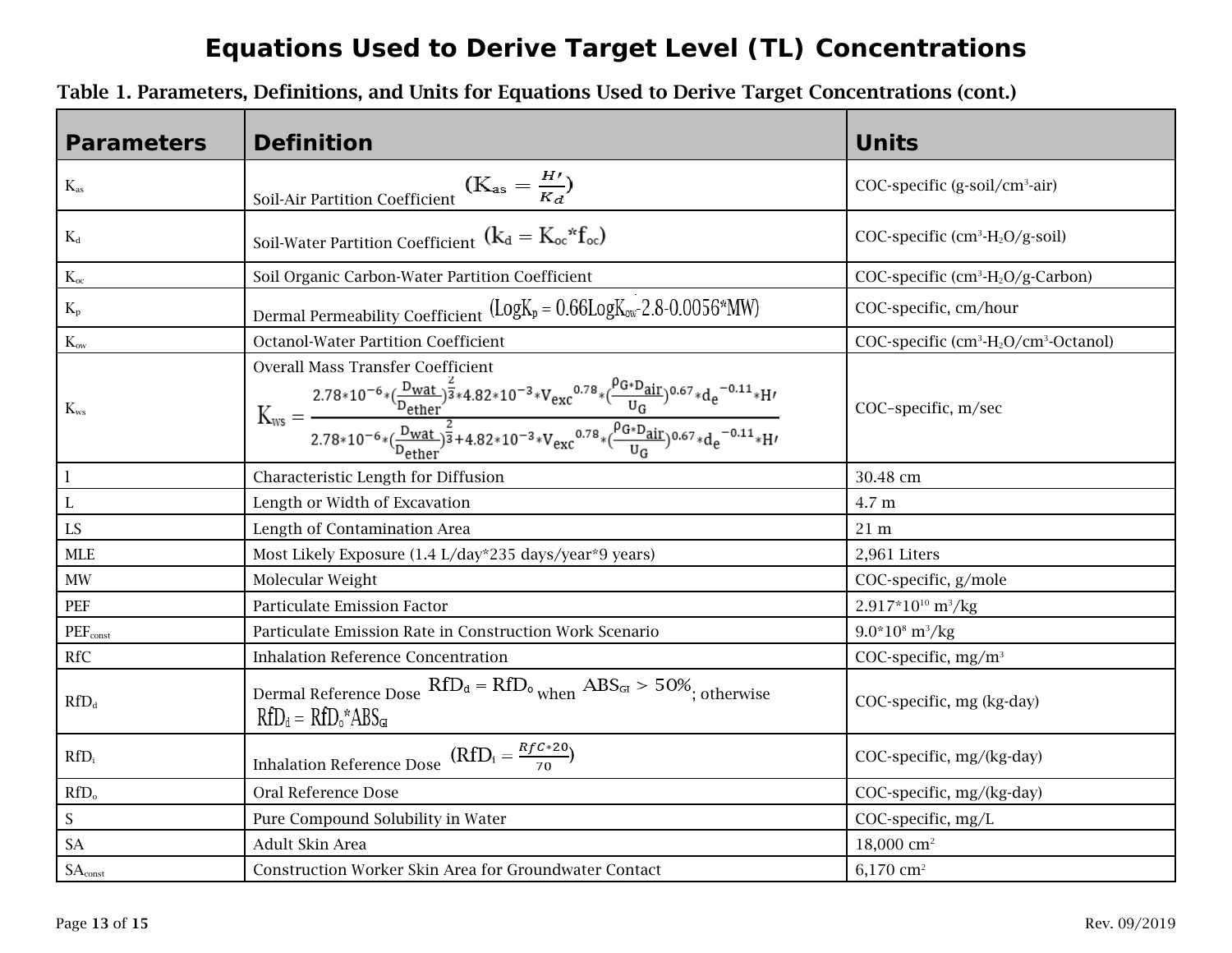| <b>Parameters</b>      | <b>Definition</b>                                                                                                                                                                                                                                                                                                               | <b>Units</b>                                                    |
|------------------------|---------------------------------------------------------------------------------------------------------------------------------------------------------------------------------------------------------------------------------------------------------------------------------------------------------------------------------|-----------------------------------------------------------------|
| SA <sub>s</sub>        | Construction Worker Skin Area for Soil Contact                                                                                                                                                                                                                                                                                  | 3,300 $cm2$                                                     |
| SA.C                   | Child Skin Area                                                                                                                                                                                                                                                                                                                 | 6,600 cm <sup>2</sup>                                           |
| $SF_d$                 | Dermal Cancer Slope Factor $SF_d = SF_o$ when $ABS_{GI} > 50\%$ ; otherwise<br>$SF_d = SF_o/ABS_{GI}$                                                                                                                                                                                                                           | COC-specific, $mg/(kg-day)^{-1}$                                |
| $SF_i$                 | $\underline{\text{Inhalation Cancer Slope Factor}} \, (SF_i = \frac{\textit{URF} * 1000 * 70}{20})$                                                                                                                                                                                                                             | COC-specific, $mg/(kg-day)^{-1}$                                |
| SF <sub>o</sub>        | Oral Cancer Slope Factor                                                                                                                                                                                                                                                                                                        | COC-specific, $mg/(kg \cdot day)^{-1}$                          |
|                        | Exposure Interval (3 weeks for Groundwater to Construction Worker)                                                                                                                                                                                                                                                              | 1.8144*106 seconds                                              |
| $\tau_{\text{event}}$  | Lag Time $(\tau_{event} = 0.105 * 10^{0.0056 * MW})$                                                                                                                                                                                                                                                                            | COC-specific, hour/event                                        |
| t                      | Exposure Interval for Vapor Inhalation After Watering                                                                                                                                                                                                                                                                           | 7,200 seconds                                                   |
| $\rm t_{\rm event}$    | Exposure Duration in Irrigation Well Scenario - Assume sufficiently warm $(>70^\circ F)$<br>for 60 of the 82 events and 1-hour sprinkler play time<br>(RME bathing time, USEPA RAGS Part E, 2001)                                                                                                                               | 0.73 hours/event<br>$(60*1)/82 = 0.73$                          |
| $t_{event. AgeAdj}$    | Exposure Duration for Resident Contact with Water from Irrigation Well for Age<br>$t_{event. AgeAdj} = \frac{0.73 * 6 + 0.42 * 24}{30}$<br>Adjust,                                                                                                                                                                              | 0.48 hours/event                                                |
| $t_{\rm event. const}$ | <b>Exposure Duration for Construction Worker</b>                                                                                                                                                                                                                                                                                | 2 hours/event                                                   |
| $t^*$                  | Time to Reach Steady-State<br>$\label{eq:2.1} \begin{split} \text{If } \textbf{B} \leq 0.6, \quad & \textbf{t}^* = 2.4^* \tau_{event} \\ & \text{if } \textbf{B} > 0.6, \qquad \\ & \text{If } \textbf{B} > 0.6, \end{split} \quad \begin{split} \text{if } \textbf{B} \leq 0.6, \\ & \text{if } \textbf{B} > 0.6, \end{split}$ | COC-specific, hour                                              |
| $\mathbf T$            | Resident Soil Vapor Exposure Interval                                                                                                                                                                                                                                                                                           | $9.4608*10*$ seconds                                            |
| $T_{C/I}$              | Commercial/Industrial Worker Soil Vapor Exposure Interval                                                                                                                                                                                                                                                                       | $7.844*108$ seconds                                             |
| $T_{\text{const}}$     | Construction Worker Soil Vapor Exposure Interval                                                                                                                                                                                                                                                                                | 3.78432*10 <sup>8</sup> seconds                                 |
| <b>TR</b>              | Life-time Cancer Risk for Category I Groundwater and Soil                                                                                                                                                                                                                                                                       | $10^{-6}$ (Class A & B COC) &<br>10 <sup>-5</sup> (Class C COC) |
| $TR_{\text{II-II}}$    | Life-time Cancer Risk for Category II and III Groundwater                                                                                                                                                                                                                                                                       | $10^{-5}$ (Class A & B COC) &<br>10 <sup>-4</sup> (Class C COC) |
| $TR_{IW}$              | Life-time Cancer Risk for Irrigation Well                                                                                                                                                                                                                                                                                       | $10^{-5}$                                                       |